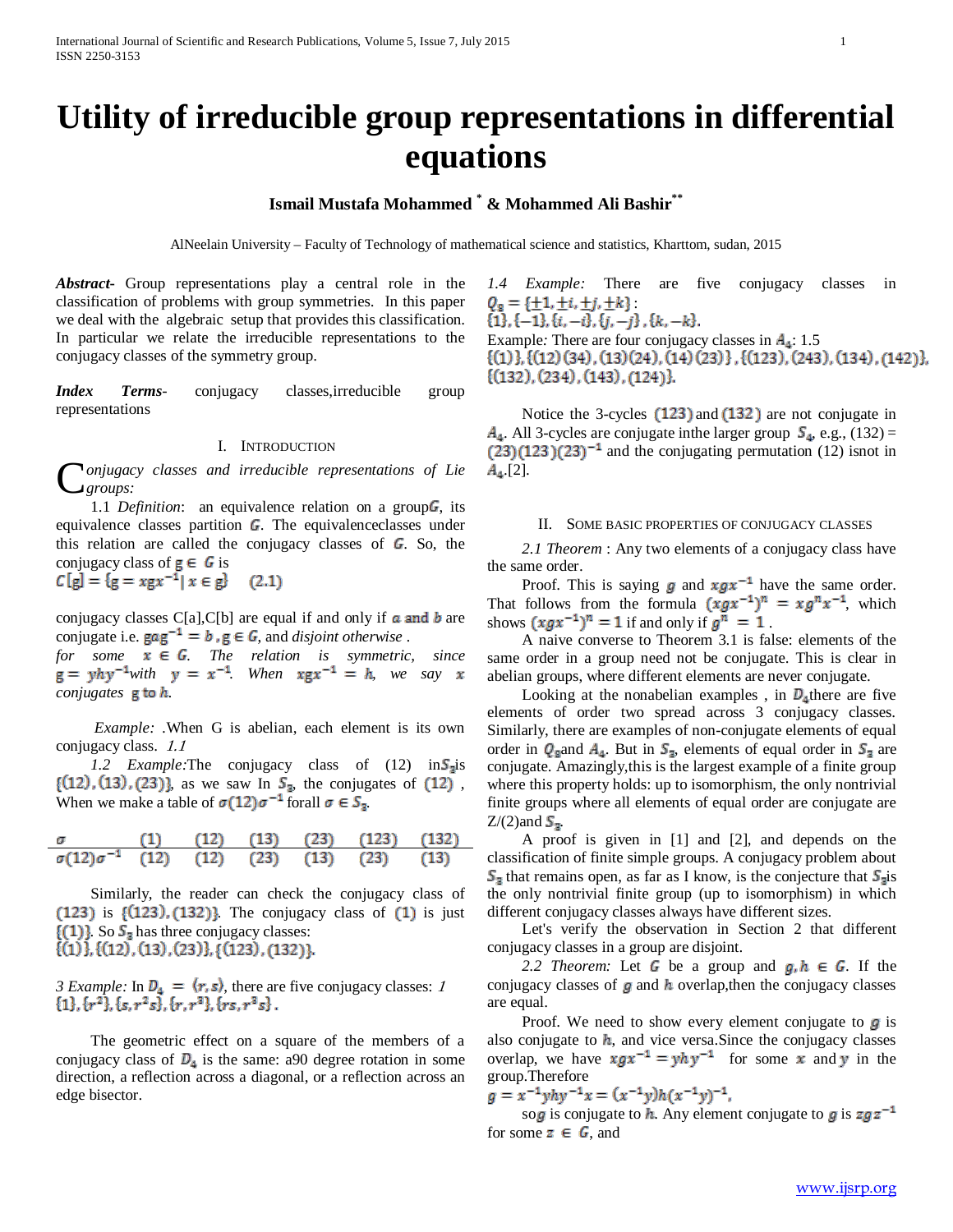$zgz^{-1} = z(x^{-1}y)h(x^{-1}y)^{-1}z^{-1} = (zx^{-1}y)h(zx^{-1}y)^{-1}$ which shows any element conjugate to  $g$  is conjugate to  $h$ . To go the other way, write

 $h = (y^{-1}x)g(y^{-1}x)^{-1}$  and carry out a similar calculation.

 2.3 Theorem : Eeach element of a group belongs to just one conjugacy class. We call any element of a conjugacy class a representative of that class.

A conjugacy class consists of all  $\pi g x^{-1}$  for fixed g and varying  $\bar{x}$ . Instead we can look at all  $\bar{x}g\bar{x}^{-1}$  for fixed  $\bar{x}$  and varying  $\boldsymbol{g}$ . That is, instead of looking at all the elements conjugate to  $\phi$  we look at all the ways  $\bar{x}$  can conjugate the elements of the group. This "conjugate-by- $\mathbf{x}$ " function is denoted  $y_x: G \rightarrow G$ , so  $y_x(g) = xgx^{-1}$ .

2.4 Theorem : Each conjugation function  $y_x : G \rightarrow G$ , is an automorphism of  $\boldsymbol{G}$ .

Proof. For any g and h in  $G$ ,<br>  $\gamma_x(g)x(h) = xgx^{-1}xhx^{-1} = xghx^{-1} = \gamma_x(gh)$ , sox is a homomorphism. Since  $h = xgx^{-1}$  if and only if  $g = x^{-1}hx$ , the function  $\gamma_x$  has inverse  $\gamma_{x^{-1}}$ , so x is an automorphism of  $\mathbb{G}$ .

 2.5 Theorem: explains why conjugate elements in a group are "the same except for the point of view": there is an automorphism of the group taking an element to any of its conjugates, namely one of the maps  $\mathbf{F}_{\mathbf{F}}$ .

Automorphisms of  $\mathbf{G}$  having the form  $\mathbf{y}_n$  are called inner automorphisms. That is, an Inner automorphism of  $\mathbb{G}$  is a conjugation-by- $x$  operation on  $\mathcal{G}$ , for some  $x \in \mathcal{G}$ . Inner automorphisms are about the only examples of automorphisms that can be written down without knowing extra information about the group (such as being told the group is abelian or that it is a particular matrix group). For some groups every automorphism is an inner automorphism. This is true for the groups  $S_n$  when  $n \neq 2,6$  (that's right:  $S_6$  is the only nonabelian symmetric group with an automorphism that isn't conjugation by a permutation). The groups  $GL_n(\mathbb{R})$  when  $n \geq 2$  have extra automorphisms:  $\text{since}(AB)^T = B^T A^T$  and  $(AB)^{-1} = B^{-1}A^{-1}$ , the function  $f(A) = (A^T)^{-1}$  on  $GL_n(\mathbb{R})$  is an automorphism andit is not inner.

 Here is a simple result where inner automorphisms tell us something about all automorphisms of a group.

2.6 Theorem : If  $\bf{G}$  is a group with trivial center, then the group  $Aut(G)$  also has trivial center.

Proof. Let  $\varphi \in Aut(G)$  and assume  $\varphi$  commutes with all other automorphisms. We will seewhat it means for  $\varphi$  to commute with an inner automorphism  $y_x$ . For  $g \in G$ ,<br>  $(\varphi \circ y_x)(g) = \varphi(x(g)) = \varphi(xgx^{-1}) = \varphi(x)\varphi(g)\varphi(x)^{-1}$ 

and<br>  $(y_x \circ \varphi)(q) = \gamma_x(\varphi(q)) = \gamma_x \varphi(q) x^{-1}$ ,

so having  $\varphi$  and  $\gamma_x$  commute means, for all  $g \in G$ , that<br>powers  $\otimes^k(V)$ , and both  $S^k(V)$ ,  $\wedge^k(V)$  are quotients of the

so $x^{-1}\varphi(x)$  commutes with every value of  $\varphi$ . Since  $\varphi$  is onto,  $x^{-1}\varphi(x) \in Z(G)$ . The centerof G is trivial, so  $\varphi(x) = x$ . This holds for all  $x \in G$ , so  $\varphi$  is the identity automorphism.

We have proved the center of  $Aut(G)$  is trivial.[2]

Let Gdenotes a reductive algebraic group, possibly nonconnected. We use the notation  $\phi$  for Lie G; likewise for closed subgroups of G.Frequently, we consider the diagonal action of Gon  $G^m$ , the *n*-fold cartesian product of Gwith itself, by simultaneous conjugation:

$$
g.(x_1,...,x_n) := (gx_1g^{-1},...,gx_ng^{-1}); \quad (2.2)
$$

for all  $g \in \mathcal{G}$  and  $(x_1, \ldots, x_n) \in \mathcal{G}^n$ . Note that any subgroup Hof Gacts on  $G<sup>m</sup>$  in the sameway. We also consider the action of Gon  $g<sup>n</sup>$ by diagonal simultaneous adjoint action.If His a closed subgroup of G and  $\mathbf{x} = (\mathbf{x}_1, \dots, \mathbf{x}_n) \in G$  for some  $n \in \mathbb{N}$ , then we say His *topologically generated by*  $\mathbf{\bar{x}}$  (or *by*  $\mathbf{\bar{x}}_1, \dots, \mathbf{\bar{x}}_n$ ) if  $H = (x_1, \ldots, x_n).$ [10].

# III. IRREDUCIBLE REPRESENTATIONS OF LIE GROUP

Given a real Lie algebra  $\mathbf{\underline{a}}$ , its complexification  $\mathbf{\underline{a}} \otimes \mathbf{\mathbb{C}}$  is a complex Lie algebra. Consider in particular the real Lie algebra  $\mathfrak{su}(n)$ . Its complexification is the Lie algebra  $\mathfrak{sl}(n,\mathbb{C})$ . Indeed,  $\operatorname{sl}(n,\mathbb{C})=\operatorname{su}(n)\oplus i\operatorname{su}(n)$ 

is the decomposition of a trace-free complex matrix into its skew-adjoint and self-adjoint part.

*3.1 Remark:* Of course,  $\mathbb{I}(n, \mathbb{C})$  is also the complexification of  $\mathfrak{sl}(n,\mathbb{R})$ . We have encountered a similar phenomenon for the symplectic groups: The complexification of  $\mathfrak{sp}(n)$  is  $\mathfrak{sp}(n,\mathbb{C})$ , which is also the complexification of  $\mathfrak{sp}(n,\mathbb{R})$ .

We will be interested in representations of Lie algebra  $\phi$  on complex vector spaces , i.e. Lie algebra morphisms  $\mathfrak{g} \to \mathfrak{End}_{\mathbb{C}}(V)$ . Equivalently, this amounts to a morphism of complex Lie algebras  $\mathfrak{g} \otimes \mathbb{C} \to \text{End}_{\mathbb{C}}(V)$ . If V is obtained by complexification of a real  $\mathbf{g}$ -representation , then  $V$  carries an  $\mathbf{g}$ equivariant conjugate linear complex conjugation map  $\mathbb{C}: V \to V$ . Conversely, we may think of real **q**-representations as complex  $g$ -representations with the additional structure of a  $g$ equivariant conjugate linear automorphism of  $V$ .

Given a  $g$ -representation on, one obtains representations on various associated spaces. For instance, one has a representation on the symmetric power  $S^k(V)$  by

$$
\pi(\xi)(v_1\cdots v_k)=\sum_{j=1}^{\infty}v_1\cdots\pi(\xi)v_j\ldots v_k
$$

and on the exterior power  $A^k(V)$  by

$$
\pi(\xi)(v_1 \wedge \cdots \wedge v_k) = \sum_{j=1}^k v_1 \wedge \cdots \pi(\xi)v_j \dots \wedge v_k.
$$

A similar formula gives a representation on the tensor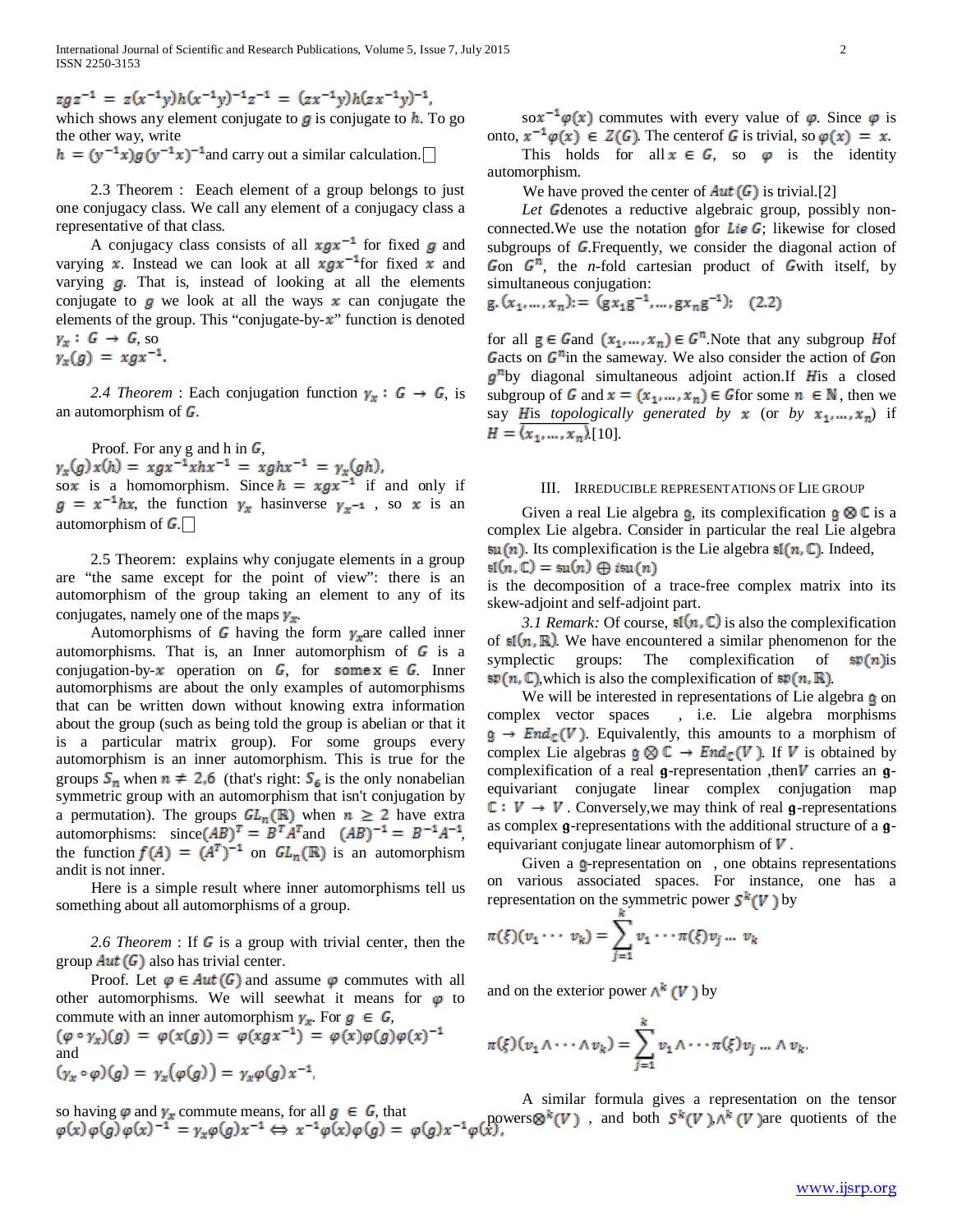representation on  $\mathbb{S}^k(V)$ . One also obtains a dual representation on  $V^* = Hom(V, \mathbb{C})$ , by

 $\langle \pi(\xi)\alpha, v \rangle = -\langle \alpha, \pi(\xi)(v) \rangle, \ \alpha \in V^*$ ,  $v \in V$ . [11]

*3.1 Definition* : A non-zero representation Vof Gor **g** is called *irreducible* or *simple* if it has no sub representations other than **0**, *V*. Otherwise *V*is called *reducible*.

*3.1 Example* : Space  $\mathbb{C}^n$ , considered as a representation of  $SL(n, \mathbb{C})$ , is irreducible.

If a representation  $V$  is not irreducible (such representations are called *reducible*), then it has a nontrivial subrepresentation Wand thus, Van be included in a short exact sequence  $\mathbf{0} \to W \to V \to V/W \to \mathbf{0}$ , thus, in a certain sense it is built out of simpler pieces. The natural question iswhether this exact sequence splits, i.e. whether we can write  $V = W \oplus (V/W)$  as a representation. If so then repeating this process, we can write  $V$ as a direct sum of irreducible representations.

 *3.2 Definition:* A representation is called completely reducible (or *semi-simple*) if it is isomorphic to a direct sum of irreducible representations:  $V \cong \bigoplus V_i$ .  $V_i$  irreducible.

 In such a case one usually groups together isomorphic summands writing  $V \cong \bigoplus n_iV_i$ .

 $n_i \in \mathbb{Z}_+$ , where  $V_i$  are pairwise non-isomorphic irreducible representations. The numbers are called *multiplicities*.

 However, as the following example shows, not every representation is completely reducible.

*3.2 Example:* Let  $= \mathbb{R}$ , so  $g = \mathbb{R}$ . Then a representation of  $g$  is the same as a vector space  $V$  with a linear map  $\mathbb{R} \to \text{End}(V)$ , obviously, every such map is of the form  $t \mapsto tA$ for some  $A \in End(V)$  which can be arbitrary. The corresponding representation of the group  $\mathbb{R}$  is given by  $t \mapsto exp(tA)$  Thus, classifying representations of R is equivalent to classifying linear maps  $V \rightarrow V$ up to a change of basis. Such a classification is known (Jordan normal form) but non-trivial.

If  $\psi$  is an eigenvector of  $\mathbf{\hat{A}}$  then the one-dimensional space  $\mathbb{C}v \subseteq V$  is invariant under A and thus a subrepresentation? . Since every operator in a complex vector space has an eigenvector, this shows that every representation of  $\mathbb R$  is reducible, unless it is one-dimensional. Thus, the only irreducible representations of  $\mathbb R$ are one-dimensional.

 Now one easily sees that writing a representation given by  $t \mapsto exp(tA)$  as a direct sum of irreducible ones is equivalent to diagonalizing **A**. So a representation is completely reducible iff Ais diagonalizable. Since not every linear operator is diagonalizable, not every representation is completely reducible. Thus, more modest goals of the representation theory would be answering the following questions:

(1) For a given Lie group  $\mathbb{G}$ , classify all irreducible representations of  $\boldsymbol{G}$ .

(2) For a given representation  $V$  of a Lie group  $\mathbf{G}$ , given that it is completely reducible, find explicitly the decomposition of  **into direct sum of irreducibles.** 

 $(3)$  For which Lie groups Gall representations are completely reducible?

 One tool which can be used in decomposing representations into direct sum is the use of central elements.

*3.3 Lemma:Let V be a representation of G(respectively, g)* and  $A: V \to V$  a diagonalizable intertwining operator. Let  $V_{\mathbf{a}} \subseteq V$  be the eigenspace for **A** with eigenvalue **A**. Then each  $V_{\mathbf{a}}$ *is asubrepresentation, so*  $V = \bigoplus V_1$  *as a representation of* (*respectively* )*.*

3.4 Lemma: Let  $V$  be a representation of  $G$  and let  $Z \in Z(G)$ be a central element of **G** suchthat  $p(Z)$ is *diagonalizable. Then as a representation of*  $\mathbf{G}$ ,  $V = \bigoplus V_{\lambda}$ , *where*  $V_{\mathbb{A}}$  *is the eigenspace for*  $p(\mathbb{Z})$  *with eigenvalue*  $\mathbb{A}$ *. Similar result also holds for central elements in .*

Of course, there is no guarantee that  $\mathbb{K}_{\mathbb{N}}$  will be an irreducible representation; moreover, in many cases the Lie groups we consider have no central elements at all.

*3.5 Example:* Consider action of  $GL(n, \mathbb{C})$  on  $\mathbb{C}^n \otimes \mathbb{C}^n$ . Then the permutation operator  $P: v \otimes w \mapsto w \otimes v$  commutes with the action of  $GL(n,\mathbb{C})$ , so the subspaces  $S^2\mathbb{C}^n$ ,  $A^2\mathbb{C}^n$  of symmetric and skew symmetric tensors (which are exactly the eigenspaces of *P*) are  $GL(n,\mathbb{C})$ -invariant  $\mathbb{C}^n \otimes \mathbb{C}^n = S^2 \mathbb{C}^n \oplus \Lambda^2 \mathbb{C}^n$  as a representation. In fact, both  $5^2\mathbb{C}^n$ ,  $\mathbb{A}^2\mathbb{C}^n$  are irreducible (this is not obvious but can be proved by a lengthy explicit calculation; later we will discuss better ways of doing this). Thus,  $\mathbb{C}^n \otimes \mathbb{C}^n$  is completely reducible.[12] .

 3.1 Theorem: *Any finite-dimensional representation of a compact Lie group is unitary and thus completely reducible.*

# IV. ORTHOGONALITY RELATIONS FOR FINITE GROUPS

Let  $\mathbb{F}_{\mathbb{I}}$  be a basis in a representation. Writing the operator  $p(g): V \rightarrow V$  in the basis  $v_{\parallel}$ , we get a matrix-valued function on G. Equivalently, we can consider each entry  $p_{ij}(g)$ as a scalar-valued function on  $G$ . Such functions are called *matrix coefficients* (of the representation ).

*4.1 Theorem:.*

 (1) *Let , be non-isomorphic irreducible representations of* **G**. Choose bases  $v_i \in V$ ,  $i = 1, ..., n$  and *Ihen for any*  $i_*j_*\alpha_*\beta_*$  *the matrix coefficients*  $\rho_{ii}^V(g)$ ,  $\rho_{\alpha\beta}^W$  are orthogonal:  $\langle \rho_{ii}^V(g), \rho_{\alpha\beta}^W \rangle = 0$ , *where*  $\langle \cdot \rangle$  *is the inner product on*  $\mathbb{C}^{\infty}(G,\mathbb{C})$  given by

$$
\langle f_1, f_2 \rangle = \int\limits_{G} f_1(g) \overline{f_2(g)} dg.
$$

(2) Let  $V$  be an irreducible representation of  $G$  and let  $\mathbf{v}_i \in \mathbf{V}$  be an orthonormal basis with respect to a **G**-invariant *inner product* (*which exists by Theorem* 2.19)*. Then the matrix coefficients*  $\mathbf{p}_{ij}^{\mathbf{v}}(\mathbf{g})$  are pairwise orthogonal, and each has norm *squared*  $\frac{1}{\sqrt{2}}$ 

$$
\langle \rho_{ij}^V(g), \rho_{kl}^V \rangle = \frac{\delta_{ik} \delta_{jl}}{dim V}
$$

#### V. CONJUGACY CLASSES FOR LIE ALGEBRA

5.1 Definition: Let gbe a Lie algebra and Gits adjoint group. Let  $X$  be any element of g.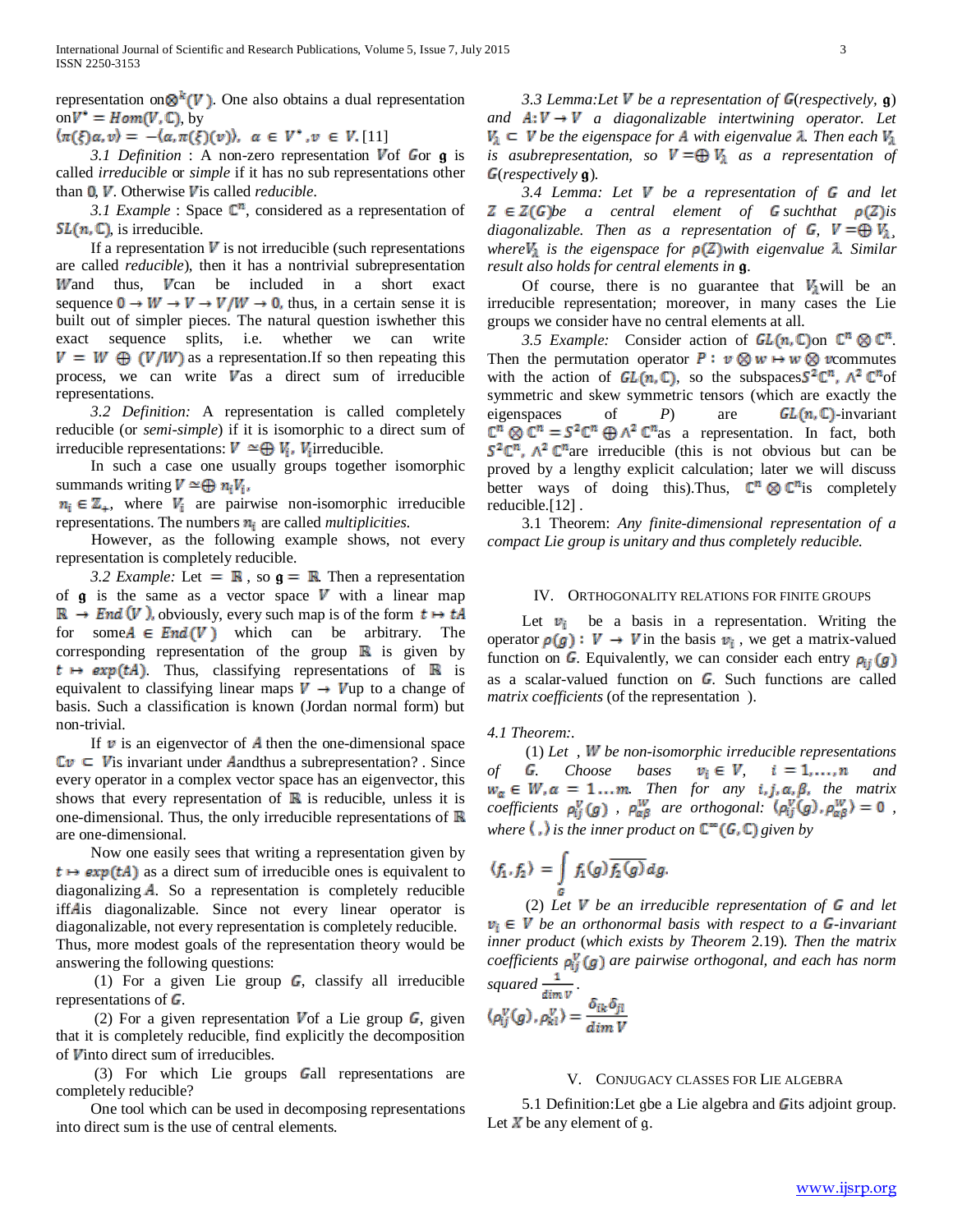Then, the conjugacy class of X is denoted by  $\mathcal{O}_x$  and is given by  $0x = {Y \in g | \exists h \in G \ (ad(h)Y = X)}$ 

 Note. When we say *orbit* we mean *adjoint orbit*. In the context of Lie algebras, we use the words *orbit* and *conjugacy class* interchangeably.

Finally, an adjoint orbit is called *nilpotent* (resp. *semisimple*), if **X** is nilpotent (resp. semisimple). That the orbits should fall naturally into these two categories can be seen by an example.

*5.1 Example* : Suppose *X* is in s1(2) and is of the form  $\begin{bmatrix} a & b \\ c & d \end{bmatrix}$ . Then, over  $\mathbb{F}$ , its characteristic polynomial is . Corresponding to the cases  $\lambda_1 = \lambda_2$  or  $\lambda_1 \neq \lambda_2$ , we conclude that any  $X$  is similar to either

$$
\begin{pmatrix} 0 & 1 \\ 0 & 0 \end{pmatrix} \text{or} \begin{pmatrix} a & 0 \\ o & -a \end{pmatrix}
$$

for some  $\alpha$ . In the former case, X is nilpotent and in the latter, it is semi-simple. Clearly, there are infinitely many semisimple classes.

Thus the semisimple orbits in  $\mathfrak{sl}(2)$  can be parameterized by the set  $K/(a \sim -a)$ . Recall that the Weyl group  $W = \{1, s_{\alpha}\}\$ acts on a Cartan subalgebra h by reflecting the origin.

Thus we may identify  $K/(\mathfrak{a} \sim -\mathfrak{a})$  with  $\sharp/\mathcal{W}$ . This result extends to any semisimple algebra.

 *5.1 Theorem :* (Classification). *: Letbe a semisimple Lie algebra , a Cartan subalgebra, and the associated Weyl group. Then the set of semisimple orbits is in bijective correspondence with . In particular, there are infinitely many semisimple classes.* 

 Although the set of all semisimple orbits is infinite, it has a finite subset of a certain semisimple orbit called *distinguished*. The so-called weighted Dynkin diagrams that parameterize them.

 We will define them later for nilpotent elements. The work of Jacobson-Morozov and Dynkin-Kostant proves that there is a bijective correspondence between the set of nilpotent orbits and the set of distinguished semisimple orbits in g. In particular, the nilpotent orbits in g are finite. Richardson proves the result generally.

 *5.2 Theorem:* (Richardson's Finiteness Theorem). *: Let Hbe a closed subgroup of*  $\mathbf{G} = \mathbf{GL}(\mathfrak{n}, K)$ *, and*  $\mathfrak{h}$  *its Lie algebra. Let satisfy the following condition:*

 $(*)$  There exists a subspace mof, stable under  $Ad(H)$ , for *which*  $q = \mathbf{h} \oplus \mathbf{m}$ 

*Then, any G-orbit ingintersects h in only finitely many Horbits. In particular, has only finitely many nilpotent orbits.*[6] .

 Note that condition (\*) is satisfied by all reductive (hence semisimple) Lie algebras.

 The following theorem in positive characteristic is due to Lusztig

 5.3 Theorem: *If is simple and char* K *is positive, then* g *has only finitely many nilpotent orbits.*

 In classical cases, the weighted Dynkin diagrams can be replaced by partitions. Now we quote some parameterization results with examples.

*5.4 Theorem: In*  $\mathbb{I}(n)$ , *there is a one-to-one correspondence between the set of nilpotent orbits and the set of*  partitions of **n**. The correspondence sends a nilpotent element X *to the partition determined by the block sizes in its Jordan normal form.* 

Here is the explicit correspondence: Let  $[d_1, d_2, ..., d_k]$  be a partition of **n** satisfying the conditions  $d_1 + d_2 + ... + d_k = n$ and  $d_1 \leq d_2 \leq ... \leq d_k > 0$ .

*Definition :* Let  $\mathbf{I}_i$  be the  $\bar{\mathbf{i}}$  by  $\bar{\mathbf{i}}$  5.2

| matrix given by $\left(0, 1, 0, 0, \ldots, 0\right)$ |  |                                             |  |  |
|------------------------------------------------------|--|---------------------------------------------|--|--|
|                                                      |  | $0\quad 0\quad 1\quad 0\quad \ldots\quad 0$ |  |  |
| $I_i$ is called a Jordan $\vert \cdot \vert$ .       |  | .                                           |  |  |
|                                                      |  | $0 \t 0 \t 0 \t \ldots \t 0 \t 1$           |  |  |
|                                                      |  | $0 \quad 0 \quad \ldots \quad 0$            |  |  |

Then

$$
X_{\llbracket d_1, d_2, \ldots, d_k \rrbracket} = J_{d_1} \oplus J_{d_2} \oplus \ldots \oplus J_{d_k}
$$

is a nilpotent element of  $\mathfrak{sl}(n,k)$ . Henceforth, we will refer to  $X_{\lceil d_1, d_2, \ldots, d_k \rceil}$  as the nilpotent element associated with the partition  $d_1, d_2, ..., d_k$ . Two distinct partitions give disjoint nilpotent classes.

*5.2 Example:* In  $\sharp$ **[3]**,  $n = 3$ . The partitions of 3 are:  $[3],[12],[111]$ 

The corresponding nilpotent elements (representatives) are

given by,<br>  $\begin{pmatrix} 0 & 1 & 0 \\ 0 & 0 & 1 \\ 0 & 0 & 0 \end{pmatrix}$ ,<br>  $\begin{pmatrix} 0 & 0 & 0 \\ 0 & 0 & 1 \\ 0 & 0 & 0 \end{pmatrix}$ ,<br>  $\begin{pmatrix} 0 & 0 & 0 \\ 0 & 0 & 0 \\ 0 & 0 & 0 \end{pmatrix}$ respectively.

5.5 Theorem: Nilpotent orbits in **so**(n), n odd are in one*to-one correspondence with the set of partitions of n in which even parts occur with even multiplicity .*

*5.3 Example:*In  $\text{SO}(5)$ ,  $n = 5$ . The partitions that give nilpotent orbits are

 $[1 1 1 1 1]$ ,  $[1 1 3]$ ,  $[1 2 2]$ ,  $[6]$ .

5.4 Lemma: Let  $\mathbb{O}_\mathbb{X}$  be the orbit containing the element  $\mathbb{X}$ . *Then*  $\mathbf{g}^*$ *is a subalgebra of* gand  $dim(\mathcal{O}_X) = dim(g) - dim(g^X)$ . [6]  $n$ -tuples in  $L(G)$  and conjugacy classes of subalgebras.

Let  $\phi$  denotes a finite-dimensional Liealgebra over  $\mathbb F$  and  $\mathbb G$ is a closed subgroup of the algebraic group  $Aut(g)$  of all Lie algebra automorphisms of **g**. Recall that if  $=(x_1,...,x_n) \in \mathfrak{g}^n$ , then  $c(x)$  denotes the Lie subalgebra of generated by  ${x_1,...,x_n}$